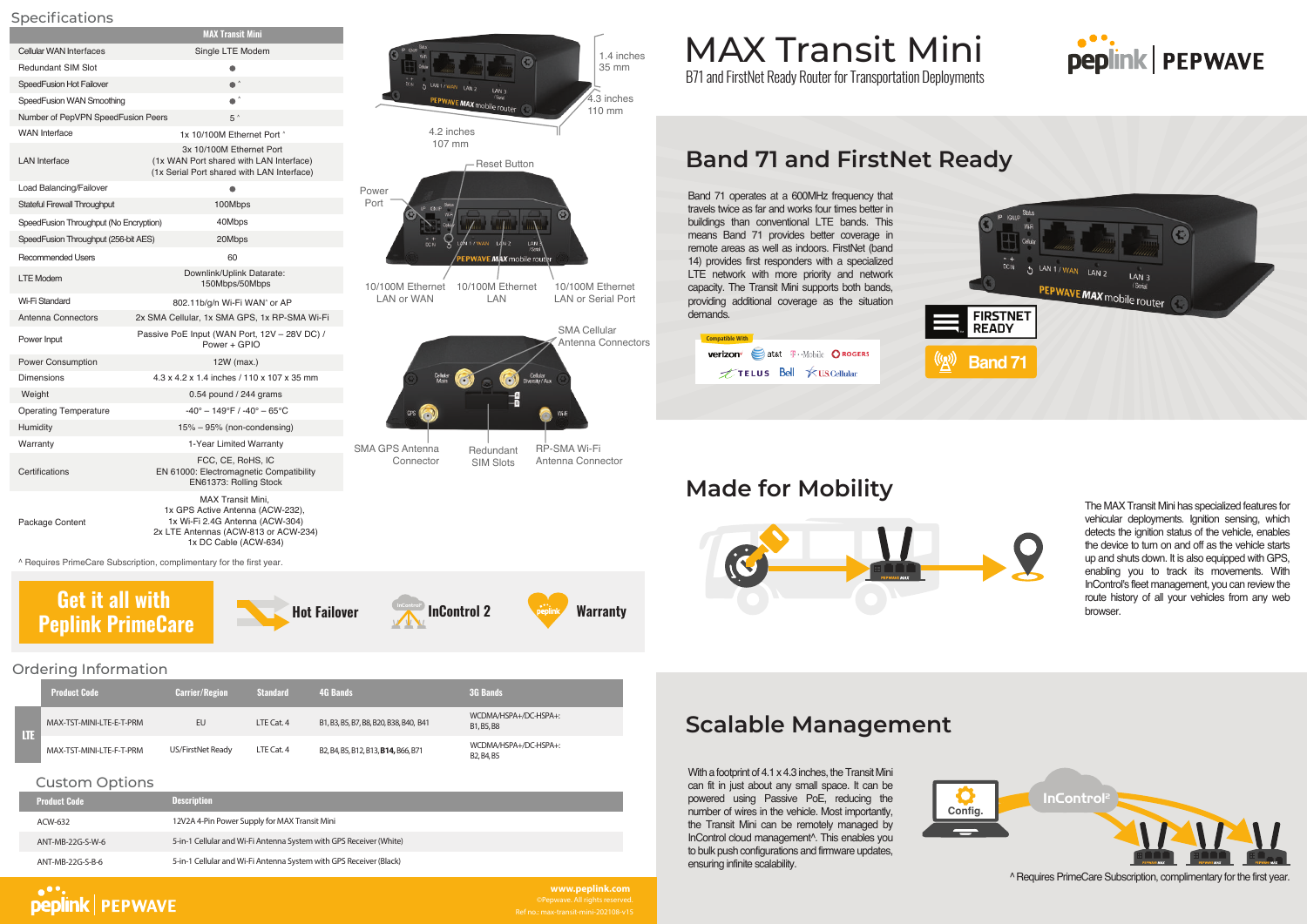## On-Board Connectivity and Entertainment



The MAX Transit Mini provides cellular connectivity for passengers. It connects using LTE, supporting band 71 for improved range and signal penetration. This means the Transit Mini will stay connected even in remote areas where other bands drop off.

Installation is simple; the Transit Mini's accepts passive PoE input, so it can be powered and connected using a single cable. To prevent battery drain, the MAX Transit Mini features Ignition Sensing, which senses the ignition status of the vehicle and turns the router on or off accordingly. For fleets of multiple vehicles, the Transit Mini is equipped with GPS, enabling you to track your entire fleet at once. InControl central management^ enables you to bulk push configurations and even remotely access the Web Admin of any device in your network.

^ Requires PrimeCare Subscription, complimentary for the first year.



**Ignition Sensing**